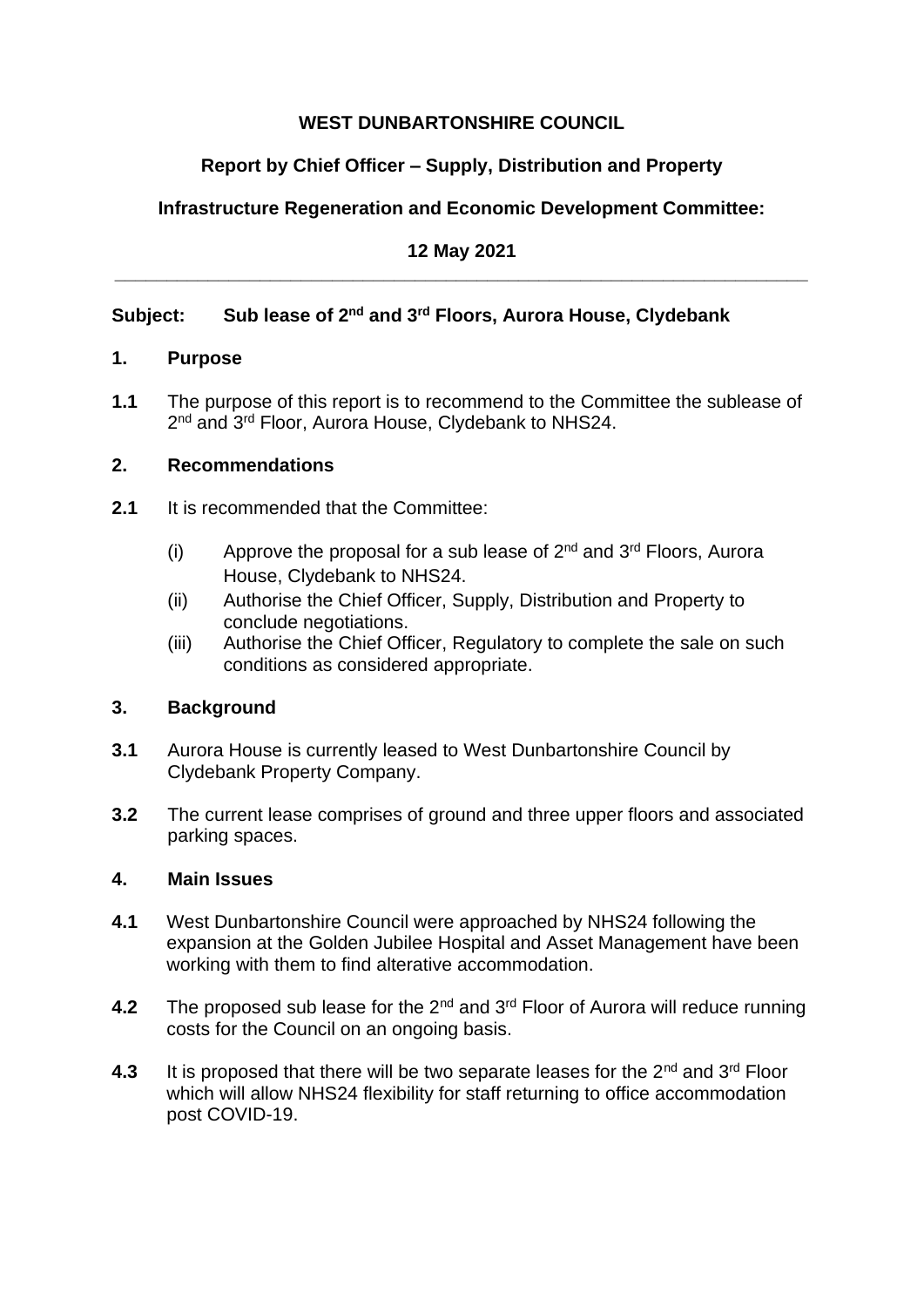- **4.4** The lease for the 2<sup>nd</sup> Floor will be on a 5 year basis with the proposed Tenant benefitting from a break clause after the first 12 months but by serving a 12 months written notice.
- **4.5** The lease for the 3<sup>rd</sup> Floor will be on a 5 year basis with no break clause.
- **4.6** The proposed tenant will be responsible for payment of all utility costs relative to both floors with a service charge being payable for the communal areas.
- **4.7** The proposed tenant will benefit from a 5 months rent free period to allow an internal fit out to meet with their service requirements.
- **4.8** The proposed tenant will benefit the exclusive use of 20 parking spaces per sub lease.

#### **5. People Implications**

- **5.1** There are no significant people implications on this report other than the resources required by the Asset Management and Legal Services to conclude the proposed lease.
- **5.2** Additional people implications will be impacted as the office accommodation reduces in size but this will form part of future workstyle return and processes for wider return to office accommodation post COVID-19 restrictions.

### **6. Financial and Procurement Implications**

- **6.1** The Council will benefit from reduced revenue outlays for non-occupation of these floor the value of which equates to around £200,000 per annum.
- **6.3** There are no procurement implications arising from this report.

#### **7. Risk Analysis**

**7.1** The deal is subject to legal and technical due diligence and NHS24 Ministerial approval.

#### **8. Environmental Sustainability**

**8.1** An Environmental Sustainability is not applicable

#### **9. Equalities Impact Assessment (EIA)**

**9.1** An Equality Impact Assessment is not applicable.